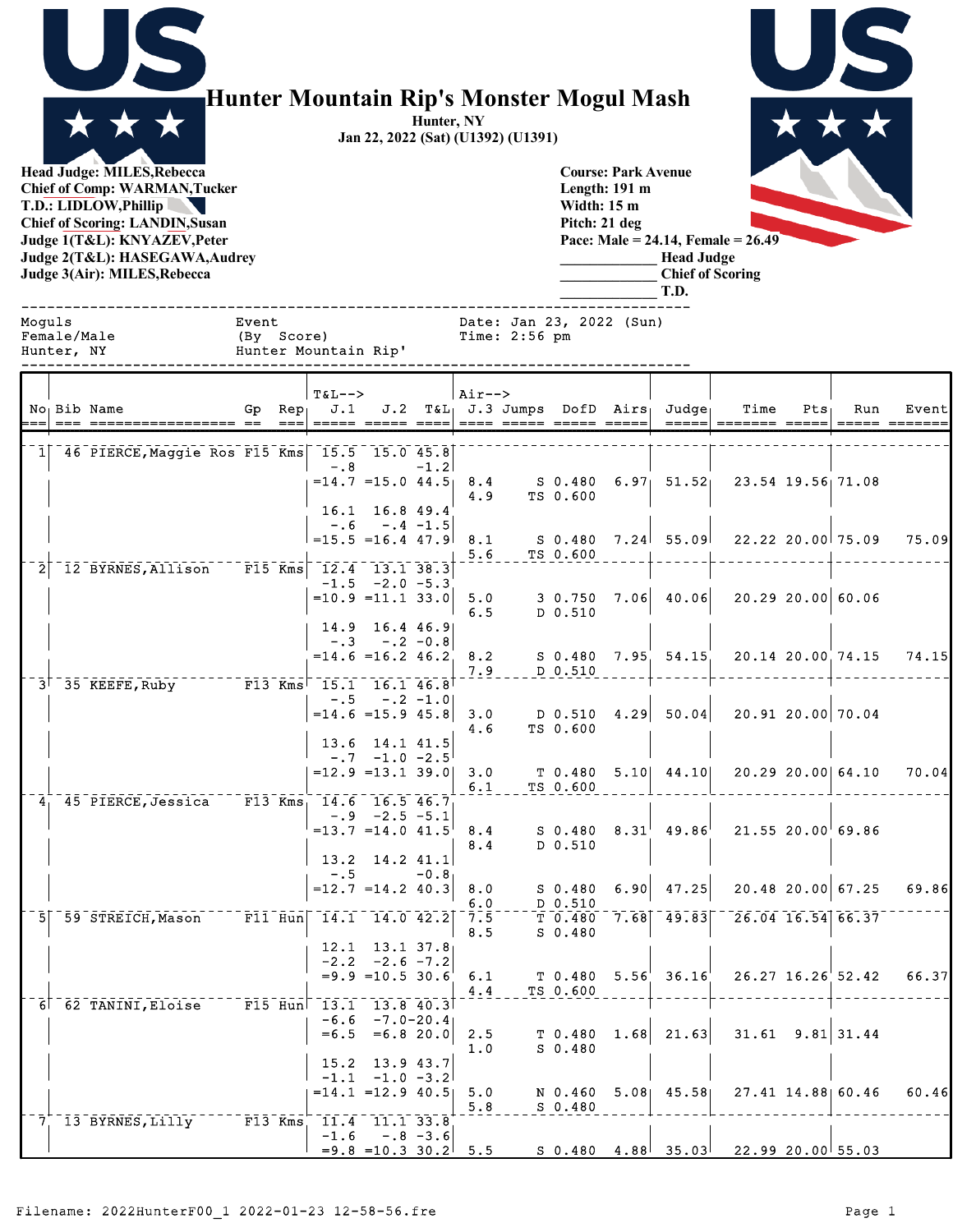|    | No Bib Name                                                            |  | <b>T&amp;L--&gt;</b><br>Gp Rep $\vert$ J.1 |                                                                                        |             | Air-->       |                              | J.2 T&L J.3 Jumps DofD Airs Judge      | Time                               | Pts | Run                   | Event |
|----|------------------------------------------------------------------------|--|--------------------------------------------|----------------------------------------------------------------------------------------|-------------|--------------|------------------------------|----------------------------------------|------------------------------------|-----|-----------------------|-------|
|    |                                                                        |  |                                            | ===, ===== ===== ====                                                                  |             | $---$<br>4.4 | ===== ===== =====<br>D 0.510 |                                        | =====, ======= =====, ===== ====== |     |                       |       |
|    |                                                                        |  |                                            | 12.4 12.0 36.6<br>$-1.5 - .8 - 3.4$                                                    |             |              |                              |                                        |                                    |     |                       |       |
|    |                                                                        |  |                                            | $=10.9$ $=11.2$ 33.2                                                                   |             | 5.8          |                              | $S$ 0.480 5.33 38.48                   |                                    |     | 21.67 20.00 58.48     | 58.48 |
|    | 53 SELAN, Evelyn F13 Kms 13.1 13.8 40.3                                |  |                                            |                                                                                        |             | 5.0          | D 0.510                      |                                        |                                    |     |                       |       |
|    |                                                                        |  |                                            | $-1.0 - .8 - 2.7$                                                                      |             |              |                              |                                        |                                    |     |                       |       |
|    |                                                                        |  |                                            | $=12.1$ = 13.0 37.7                                                                    |             | 4.1<br>4.6   | S 0.480<br>D 0.510           | $4.30$ $41.95$                         |                                    |     | 26.78 15.64 57.59     |       |
|    |                                                                        |  |                                            | 13.1 12.2 37.9<br>$-1.9$ $-1.8$ $-5.6$                                                 |             |              |                              |                                        |                                    |     |                       |       |
|    |                                                                        |  |                                            | $=11.2$ $=10.4$ 32.4                                                                   |             | 5.8          |                              | $S$ 0.480 5.63 38.03                   |                                    |     | 23.64 19.44 57.47     | 57.59 |
|    | 9 14 CHADIE, Laura F13 Hun 12.7 11.1 35.7                              |  |                                            |                                                                                        |             | 5.6          | D 0.510                      |                                        |                                    |     |                       |       |
|    |                                                                        |  |                                            | $-.8$ $-1.0$ $-2.7$                                                                    |             |              |                              |                                        |                                    |     | 29.04 12.91 54.74     |       |
|    |                                                                        |  |                                            | $= 11.9 = 10.1 33.0$                                                                   |             | 8.0<br>8.4   | TS 0.600<br>S 0.480          | $8.83$ 41.83                           |                                    |     |                       |       |
|    |                                                                        |  | $-1.5$                                     | 13.2 13.1 39.4<br>$-.6 - 3.2$                                                          |             |              |                              |                                        |                                    |     |                       |       |
|    |                                                                        |  |                                            | $=11.7$ $=12.5$ 36.3                                                                   |             | 4.6          |                              | T 0.480 5.68 41.98                     |                                    |     | 26.94 15.45 57.43     | 57.43 |
|    | 10, 49 REISZEL, Oliveah F15 Wil, 12.3 11.6 35.8                        |  |                                            |                                                                                        |             | 5.8          | TS 0.600                     |                                        |                                    |     |                       |       |
|    |                                                                        |  |                                            | $-1.6$ $-1.5$ $-4.7$<br>$=10.7$ =10.1 31.2                                             |             | 5.8          | S 0.480                      | $6.80^{+}$ 38.00                       |                                    |     | $29.76$ 12.04 50.04   |       |
|    |                                                                        |  |                                            |                                                                                        |             | 7.9          | Y 0.510                      |                                        |                                    |     |                       |       |
|    |                                                                        |  |                                            | 13.4 12.9 39.5<br>$-1.7 -1.5 -4.8$                                                     |             |              |                              |                                        |                                    |     |                       |       |
|    |                                                                        |  |                                            | $=11.7$ $=11.4$ 34.7                                                                   |             | 5.8<br>4.9   | D 0.510                      | $Y$ 0.510 5.44 40.09                   |                                    |     | $25.97$ 16.62 56.71   | 56.71 |
| 11 | 11 BOWMAN, Juniper                                                     |  |                                            | $\overline{F13}$ $\overline{51}$ $\overline{12.3}$ $\overline{12.5}$ $\overline{37.2}$ |             |              |                              |                                        |                                    |     |                       |       |
|    |                                                                        |  |                                            | $-.6 - .8 - 2.1$<br>$= 11.7$ = 11.7 35.1                                               |             | 5.5          | S 0.480                      | $5.19 - 40.29$                         |                                    |     | 28.50 13.57 53.86     |       |
|    |                                                                        |  |                                            |                                                                                        |             | 5.0          | D 0.510                      |                                        |                                    |     |                       |       |
|    |                                                                        |  |                                            | 13.5 12.4 38.8<br>$-1.2 -1.0 -3.3$                                                     |             |              |                              |                                        |                                    |     |                       |       |
|    |                                                                        |  |                                            | $=12.3$ = 11.4 35.6                                                                    |             | 7.8<br>3.6   | D 0.510                      | $S$ 0.480 5.57 41.12                   |                                    |     | 27.00 15.38 56.50     | 56.50 |
| 12 | 22 FAUDE KOIVISTO, Zo F13 Hun 11.2 10.8 33.0                           |  |                                            |                                                                                        |             |              |                              |                                        |                                    |     |                       |       |
|    |                                                                        |  | $-1.4$                                     | $-.8 - 3.3$<br>$=9.8$ = 10.0 29.7                                                      |             | 7.8          |                              | $S$ 0.480 6.23 35.93                   |                                    |     | 28.50 13.57 49.50     |       |
|    |                                                                        |  |                                            | $12.4$ 11.8 36.3                                                                       |             | 4.9          | D 0.510                      |                                        |                                    |     |                       |       |
|    |                                                                        |  |                                            | $-1.1$ $-1.0$ $-3.2$                                                                   |             |              |                              |                                        |                                    |     |                       |       |
|    |                                                                        |  |                                            | $=11.3$ =10.8 33.2                                                                     |             | 4.0<br>4.0   | $S$ 0.480<br>D 0.510         | $3.96'$ $37.11'$                       |                                    |     | 26.94 15.45 52.56     | 52.56 |
|    | 13 68 WRZESINSKI, Faye F09 Hun 11.3                                    |  |                                            | 11.3 33.9                                                                              | $-.3 - 1.2$ |              |                              |                                        |                                    |     |                       |       |
|    |                                                                        |  | $- 0.5$                                    | $=10.8$ = 11.0 32.7                                                                    |             | 3.0          | T <sub>0.480</sub>           | $5.47$ 38.17                           |                                    |     | $30.21$ 11.50 49.67   |       |
|    |                                                                        |  | 13.1                                       | 11.8 37.3                                                                              |             | 8.4          | $S$ 0.480                    |                                        |                                    |     |                       |       |
|    |                                                                        |  | $- 0.7$                                    |                                                                                        | $-.4 -1.7$  |              |                              |                                        |                                    |     |                       |       |
|    |                                                                        |  |                                            | $= 12.4$ = 11.4 35.7                                                                   |             | 5.0<br>8.2   | T 0.480<br>$S$ 0.480         | $6.33$   $42.03$                       |                                    |     | $31.74$ 9.65 51.68    | 51.68 |
|    | 14, 32 GATESMAN, Samantha F11 Hun, 12.1 11.1 34.8                      |  |                                            | $-1.6$ $-2.5$ $-6.1$                                                                   |             |              |                              |                                        |                                    |     |                       |       |
|    |                                                                        |  | $=10.5$                                    | $=8.628.7$                                                                             |             | 8.2          | S 0.480                      | $6.07$ <sup>1</sup> 34.72 <sup>1</sup> |                                    |     | $30.40$ $11.27$ 45.99 |       |
|    |                                                                        |  |                                            | 12.3 11.8 36.2                                                                         |             | 4.2          | D 0.510                      |                                        |                                    |     |                       |       |
|    |                                                                        |  |                                            | $-1.8 - .5 - 3.4$<br>$=10.5$ = 11.3 32.7                                               |             |              |                              | $3.96$ $36.66$                         |                                    |     | $27.77$ 14.45 51.11   |       |
|    |                                                                        |  |                                            |                                                                                        |             | 4.0<br>4.0   | S 0.480<br>D 0.510           |                                        |                                    |     |                       | 51.11 |
|    | 15 33 HALSEY, Mika                                                     |  |                                            | F11 Hun 12.1 11.5 35.4<br>$-1.0$ $-1.5$ $-3.8$                                         |             |              |                              |                                        |                                    |     |                       |       |
|    |                                                                        |  |                                            | $= 11.1$ $= 10.0$ 31.7                                                                 |             | 4.0          | S <sub>0.480</sub>           | $3.30 - 34.95$                         |                                    |     | 30.29 11.40 46.35     |       |
|    |                                                                        |  | 11.4                                       | 11.1 33.8                                                                              |             | 3.0          | N 0.460                      |                                        |                                    |     |                       |       |
|    |                                                                        |  | $-2.1$                                     | $-1.6 - 5.6$<br>$= 9.3$ $= 9.5$ 28.2                                                   |             | 3.0          |                              | $S$ 0.480 3.17 31.37                   |                                    |     | $29.68$ 12.14 43.51   | 46.35 |
|    |                                                                        |  |                                            |                                                                                        |             | 3.4          | D 0.510                      |                                        |                                    |     |                       |       |
|    | $\lceil \,\overline{16} \rceil$ $\bar{74}$ $\bar{W}$ U, Amelia $^{-1}$ |  |                                            | $\sqrt{11}$ Hun $\sqrt{11.8}$ 10.2 33.0                                                |             |              |                              |                                        |                                    |     |                       |       |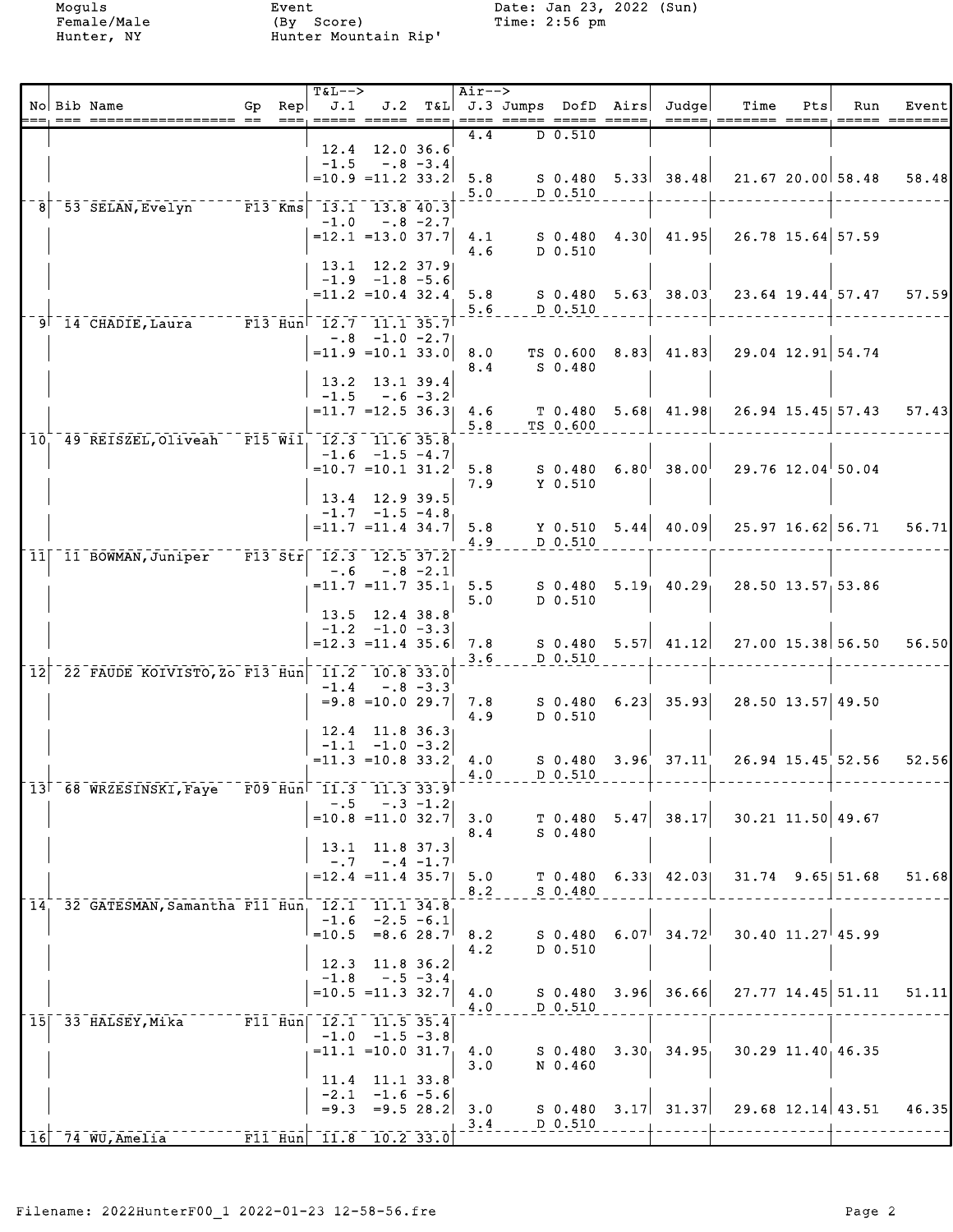|  |                                                                     |        | <b>T&amp;L--&gt;</b>          |                                                                  |               | $Air--$                                  |                        |                                 |      |                                   |                                                                                              |     |                         |       |
|--|---------------------------------------------------------------------|--------|-------------------------------|------------------------------------------------------------------|---------------|------------------------------------------|------------------------|---------------------------------|------|-----------------------------------|----------------------------------------------------------------------------------------------|-----|-------------------------|-------|
|  | No Bib Name<br>--- ----------------- -- --- ----                    | Gp Rep | J.1                           |                                                                  |               |                                          | ==== ===== ===== ===== |                                 |      | J.2 T&L J.3 Jumps DofD Airs Judge | Time<br>=====, ======= =====, ===== =======                                                  | Pts | Run                     | Event |
|  |                                                                     |        | $-1.3$                        | $=10.5$ =9.4 29.8                                                | $-.8 - 3.2$   | 2.0<br>2.5                               |                        | $S_0.480$                       |      | N 0.460 2.12 31.97                |                                                                                              |     | 30.99 10.56 42.53       |       |
|  |                                                                     |        | 10.7<br>$-2.4$<br>$= 8.3$     | $-2.6 -7.5$<br>$= 7.924.3$                                       | $10.5$ 31.8   | 3.8<br>7.8                               |                        | $S$ 0.480                       |      | $D$ 0.510 5.67 29.97              |                                                                                              |     | $31.01$ $10.53$ $40.50$ | 42.53 |
|  | 17 69 WRZESINSKI, Sage F13 Hun 10.3 10.0 30.5                       |        | $= 7.5$                       | $-2.8$ $-1.6$ $-6.6$<br>$= 8.4$ 23.9                             |               | 4.2<br>6.4                               |                        | $S_0.480$                       |      | N 0.460 5.00 28.85                |                                                                                              |     | $32.63$ $8.58$ 37.43    |       |
|  |                                                                     |        | 9.8                           | 10.0 29.7<br>$-1.7 -1.6 -4.9$<br>$= 8.1 = 8.4$ 24.8              |               | 1.0<br>8.0                               |                        | N 0.460<br>$S$ 0.480            |      | 4.30 29.05                        |                                                                                              |     | $35.16$ $5.52$ $34.57$  | 37.43 |
|  |                                                                     |        |                               |                                                                  |               |                                          |                        |                                 |      |                                   |                                                                                              |     |                         |       |
|  | 1, 25 FONTANA, Roberto M17 Hun, 16.1 16.2 48.4                      |        |                               | $-1.0$ $-1.2$ $-3.3$<br>$=15.1$ = 15.0 45.2                      |               | 6.2<br>8.0                               |                        | $S$ 0.380                       |      | $T$ 0.380 5.39 50.54              |                                                                                              |     | $23.72$ 16.55 67.09     |       |
|  |                                                                     |        | $-.8$                         | 16.4 16.3 49.1<br>$-.6 -2.1$<br>$= 15.6 = 15.746.9$              |               | 8.0<br>6.0                               |                        | T 0.380<br>TS 0.500             |      | $6.04$ 52.99                      |                                                                                              |     | $22.10$ 18.70 71.69     | 71.69 |
|  | 2 54 SIWINSKI, Francisz M15 Hun 15.8 15.2 46.5                      |        | $-.5$                         | $-.4 -1.4$<br>$= 15.3 = 14.845.2$                                |               | 5.8                                      |                        |                                 |      |                                   | $T$ 0.380 5.20 50.35 22.78 17.80 68.15                                                       |     |                         |       |
|  |                                                                     |        |                               | $14.3$ 14.7 43.5<br>$-1.4 -2.8 -6.3$<br>$=12.9$ = 11.9 37.2      |               | 6.0<br>6.4                               |                        | TS 0.500                        |      |                                   | $S$ 0.380 3.86 41.06 23.46 16.90 57.96                                                       |     |                         | 68.15 |
|  | 24 FITZGERALD, Paul M15 Hun                                         |        |                               | $-13.8$ 14.2 42.0<br>$-1.0 - .4 - 2.1$                           |               | 2.2                                      |                        | 3 0.650                         |      |                                   |                                                                                              |     |                         |       |
|  |                                                                     |        |                               | $=12.8$ = 13.8 39.9                                              |               | 3.8<br>4.2                               |                        | TS 0.500<br>D 0.410             |      | $3.62$ 43.52                      |                                                                                              |     | 25.28 14.48 58.00       |       |
|  |                                                                     |        |                               | 15.6 15.7 46.9<br>$-.7 - .5 - 1.8$<br>$=14.9$ $=15.2$ $45.2$     |               | 4.4<br>4.2                               |                        | DD 0.560                        |      | TS $0.500 \quad 4.55$ $49.70$     |                                                                                              |     | 23.13 17.33 67.03       | 67.03 |
|  | $4$ <sup>-65</sup> WATTS, Alex $113$ Nys <sup>-14.3</sup> 14.2 42.8 |        | $-1.7$                        | $=12.6$ = 13.4 39.0                                              | $-0.8$ $-3.8$ | 4.0                                      |                        | 3 0.650                         |      | $6.35$ 45.35                      |                                                                                              |     | 23.07 17.41 62.76       |       |
|  |                                                                     |        |                               | 15.2 15.0 45.3<br>$-1.7$ $-1.3$ $-4.5$                           |               | 7.5                                      |                        | TS 0.500                        |      |                                   |                                                                                              |     |                         |       |
|  | 5 16 COLETTA, Robert                                                |        | M13 Kms 13.7 14.2 41.8        | $= 13.5 = 13.7 40.8$ 5.0                                         |               |                                          | 7.6 TTS 0.610          |                                 |      |                                   | 3 0.650 7.88 48.68 22.97 17.55 66.23                                                         |     |                         | 66.23 |
|  |                                                                     |        | 14.2                          | $-1.6$ $-1.6$ $-4.8$<br>$=12.1$ = 12.6 37.0                      | 14.5 43.0     | 4.2<br>3.5                               |                        | T 0.380<br>TS 0.500             |      |                                   | $3.34$ <sup> </sup> 40.39 <sup> </sup> 22.50 18.17 <sup> </sup> 58.56                        |     |                         |       |
|  |                                                                     |        | $-.8$                         | $=13.4$ = 13.7 40.6                                              | $-.8 - 2.4$   | 5.6<br>8.2                               |                        | T 0.380                         | 6.22 | 46.87                             |                                                                                              |     | 21.87 19.00 65.87       | 65.87 |
|  | 6 40 MERCIER, Edward                                                |        | $M13 \text{ Str}$ 0.1 0.1 0.3 |                                                                  |               | $\overline{\phantom{0}}$ .8<br>$\cdot$ 2 |                        | TS 0.500<br>TS 0.500<br>D 0.410 |      |                                   | $\overline{0.48}$ <sup>-</sup> $\overline{0.78}$ <sup>-</sup> $\overline{26.65}$ 12.67 13.45 |     |                         |       |
|  |                                                                     |        |                               | $13.0$ $13.6$ $39.9$<br>$-1.2 -1.0 -3.3$<br>$= 11.8 = 12.6 36.6$ |               | 6.1<br>7.6                               |                        | TS 0.500<br>TT 0.500            |      | $6.85^{\dagger}$ 43.45            |                                                                                              |     | 20.8020.0063.45         | 63.45 |
|  | 7 63 TUMIDAJ, Matthew M15 Hun 13.3 13.1 39.6                        |        |                               | $-1.2 - .8 - 3.0$<br>$=12.1$ = 12.3 36.6                         |               | 3.0<br>4.0                               |                        | D 0.410<br>N 0.360              |      | $2.67$ 39.27                      |                                                                                              |     | $22.51$ 18.16 57.43     |       |
|  |                                                                     |        | $-0.9$                        | 13.2 14.1 40.9<br>$= 12.3 = 14.1 39.6$                           | $-1.4$        | 6.1<br>4.4                               |                        | X 0.410                         |      |                                   | Y 0.410 $4.30$ $43.90$ $22.22$ $18.54$ 62.44 62.44                                           |     |                         |       |
|  |                                                                     |        |                               |                                                                  |               |                                          |                        |                                 |      |                                   |                                                                                              |     |                         |       |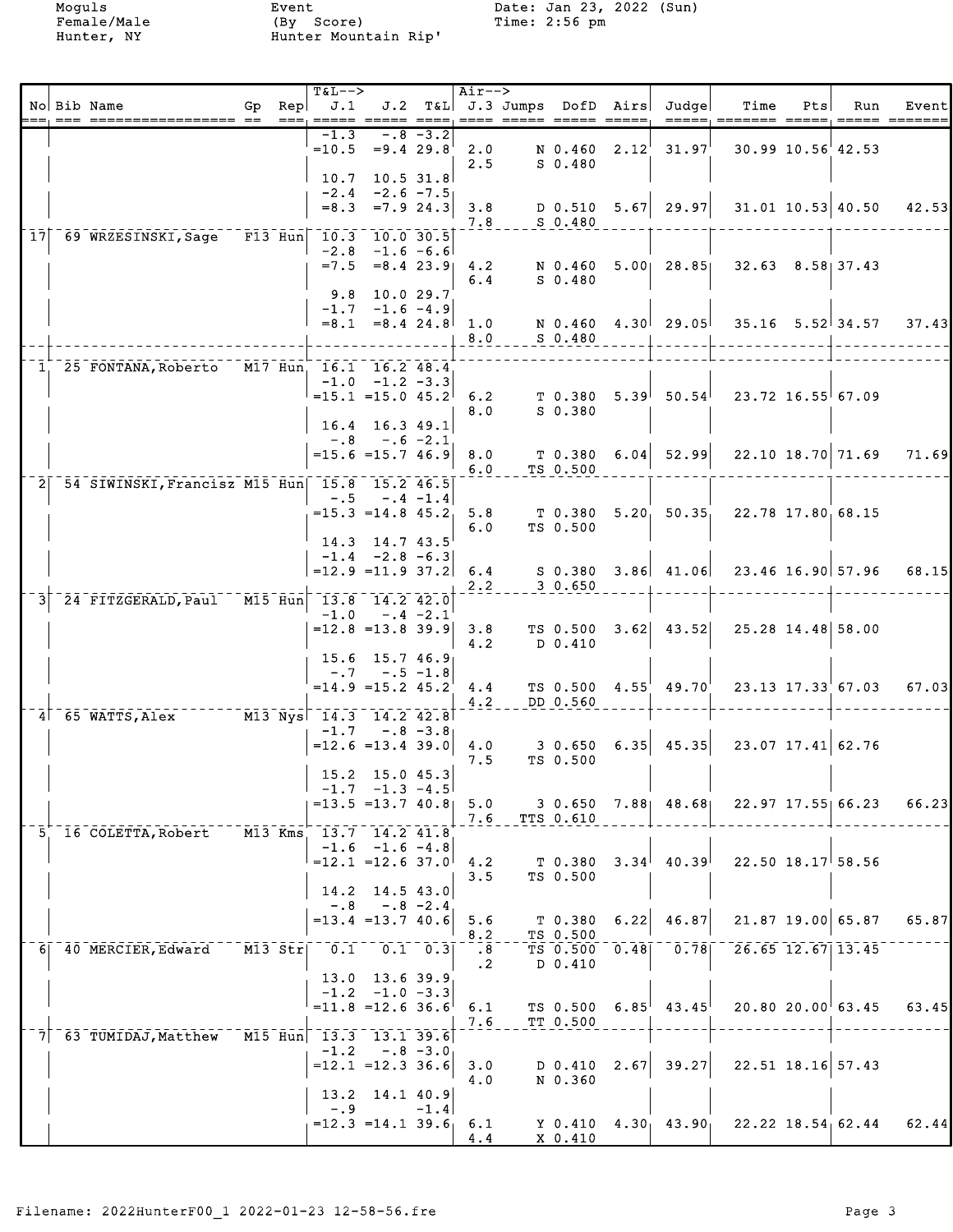|    |                                                |                                                                             | <b>T&amp;L--&gt;</b> |                                              |            | Air-->     |                      |                                   |                                                       |     |                     |       |
|----|------------------------------------------------|-----------------------------------------------------------------------------|----------------------|----------------------------------------------|------------|------------|----------------------|-----------------------------------|-------------------------------------------------------|-----|---------------------|-------|
|    | No Bib Name<br>================== ==<br>———    | Gp Rep $J.1$ $J.2$ T&L J.3 Jumps DofD Airs Judge                            |                      |                                              |            |            |                      |                                   | Time                                                  | Pts | Run                 | Event |
|    | 19 D'AMICO,Nikola                              | M15 Hun                                                                     |                      | 14.6 12.3 40.3                               |            |            |                      |                                   |                                                       |     |                     |       |
|    |                                                |                                                                             | $-.8$                | $-1.2$<br>$=13.8$ = 12.3 39.2                |            | 8.0        | TT 0.500             | 6.90 46.05                        |                                                       |     | 28.02 10.85 56.90   |       |
|    |                                                |                                                                             |                      |                                              |            | 5.8        | TS 0.500             |                                   |                                                       |     |                     |       |
|    |                                                |                                                                             | $-.9$                | $13.2$ 14.8 42.0<br>$-.8 - 2.6$              |            |            |                      |                                   |                                                       |     |                     |       |
|    |                                                |                                                                             |                      | $=12.3$ =14.0 39.4                           |            | 7.8        |                      |                                   | TT 0.500 6.40 45.85 24.28 15.81 61.66                 |     |                     | 61.66 |
|    | 9 30 GATESMAN, Joshua M15 Hun 14.1 12.7 40.2   |                                                                             |                      |                                              |            | 5.0        | TS 0.500             |                                   |                                                       |     |                     |       |
|    |                                                |                                                                             | $-1.5$               |                                              | $-0.81$    |            |                      |                                   |                                                       |     |                     |       |
|    |                                                |                                                                             |                      | $=13.6$ = 12.7 39.4                          |            | 5.0        | S 0.380              | 3.0 $D \t0.410 \t3.13 \t42.58$    |                                                       |     | 26.87 12.38 54.96   |       |
|    |                                                |                                                                             |                      | 13.7 13.1 40.2                               |            |            |                      |                                   |                                                       |     |                     |       |
|    |                                                |                                                                             |                      | $-.2 - .4 - 0.9$<br>$= 13.5 = 12.7$ 39.3 6.4 |            |            |                      |                                   | TS 0.500 7.00 46.30 25.05 14.79 61.09                 |     |                     |       |
|    |                                                |                                                                             |                      |                                              |            | 6.8        | DD 0.560             |                                   |                                                       |     |                     | 61.09 |
|    | 10, 28 GALLAZZINI, Leo M13 Kms, 12.8 14.0 40.2 |                                                                             |                      |                                              |            |            |                      |                                   |                                                       |     |                     |       |
|    |                                                |                                                                             |                      | $-.5 - .5 - 1.5$<br>$=12.3$ = 13.5 38.7      |            | 3.6        |                      | $TS$ 0.500 $4.17^{\dagger}$ 42.87 |                                                       |     | $23.84$ 16.39 59.26 |       |
|    |                                                |                                                                             |                      |                                              |            | 5.8        | X 0.410              |                                   |                                                       |     |                     |       |
|    |                                                |                                                                             |                      | 13.9 13.8 41.6<br>$-.7 - .5 - 1.8$           |            |            |                      |                                   |                                                       |     |                     |       |
|    |                                                |                                                                             |                      | $=13.2$ $=13.3$ 39.8                         |            | 4.1        |                      | $TS$ 0.500 3.69 43.44             |                                                       |     | $23.53$ 16.80 60.24 | 60.24 |
|    | 11 57 STINNER, Oscar                           | $\overline{M13}$ $\overline{H}$ un $\overline{13.6}$ $\overline{13.5}$ 40.7 |                      |                                              |            | 4.0        | X 0.410              |                                   |                                                       |     |                     |       |
|    |                                                |                                                                             |                      | $-.5 -1.0 -2.3$                              |            |            |                      |                                   |                                                       |     |                     |       |
|    |                                                |                                                                             |                      | $= 13.1$ = 12.5 38.4                         |            | 6.0<br>5.5 | 3 0.650              |                                   | TS 0.500 $6.57$ , $44.97$ , $27.81$ $11.13$ , $56.10$ |     |                     |       |
|    |                                                |                                                                             |                      | 14.1 13.9 42.0                               |            |            |                      |                                   |                                                       |     |                     |       |
|    |                                                |                                                                             |                      | $-1.0 -3 -2.0$<br>$=13.1$ =13.6 40.0         |            | 6.0        |                      |                                   | $S$ 0.380 5.20 45.25 25.23 14.55 59.80 59.80          |     |                     |       |
|    |                                                |                                                                             |                      |                                              |            | 4.5        | 30.650               |                                   |                                                       |     |                     |       |
| 12 | 31 KANDO, Michael - - - M13 Hun 11.2 11.0 33.3 |                                                                             |                      | $-1.4 -2.8 -6.3$                             |            |            |                      |                                   |                                                       |     |                     |       |
|    |                                                |                                                                             |                      | $= 9.8$ $= 8.2$ 27.0                         |            | 8.4        |                      | $S$ 0.380 6.47 33.47              |                                                       |     | 26.51 12.85 46.32   |       |
|    |                                                |                                                                             |                      | 14.1 13.1 40.8                               |            | 8.0        | D 0.410              |                                   |                                                       |     |                     |       |
|    |                                                |                                                                             |                      | $-.5 - .8 - 2.0$                             |            |            |                      |                                   |                                                       |     |                     |       |
|    |                                                |                                                                             |                      | $=13.6$ $=12.3$ $38.8$                       |            | 8.4<br>7.9 | D 0.410              | $X$ 0.410 6.67 45.52              |                                                       |     | 26.06 13.45 58.97   | 58.97 |
|    | 13 64 VELENCHIK, Ryan M13 Kms 12.9 13.1 39.0   |                                                                             |                      |                                              |            |            |                      |                                   |                                                       |     |                     |       |
|    |                                                |                                                                             | $-1.0$               | $-.5 -2.3$<br>$=11.9$ =12.6 36.8             |            | 3.8        | K 0.410              | $3.65$ 40.40                      |                                                       |     | 22.66 17.96 58.36   |       |
|    |                                                |                                                                             |                      |                                              |            | 4.2        | TS 0.500             |                                   |                                                       |     |                     |       |
|    |                                                |                                                                             |                      | 13.1 12.8 38.8<br>$-1.2 - .4 - 2.4$          |            |            |                      |                                   |                                                       |     |                     |       |
|    |                                                |                                                                             |                      | $= 11.9$ = 12.4 36.5                         |            | 3.0        |                      |                                   | K 0.410 3.13 39.58 22.33 18.39 57.97                  |     |                     | 58.36 |
|    | 14 58 STRECK, Benjamin                         | $\overline{M17}$ Hun 13.2 13.4 39.9                                         |                      |                                              |            | 3.8        | TS 0.500             |                                   |                                                       |     |                     |       |
|    |                                                |                                                                             |                      | $-.9 - .4 - 2.0$                             |            |            |                      |                                   |                                                       |     |                     |       |
|    |                                                |                                                                             |                      | $=12.3$ = 13.0 37.9                          |            | 5.5<br>6.0 | TS 0.500<br>TT 0.500 | $5.75^{+}$ 43.70                  |                                                       |     | $25.42$ 14.30 58.00 |       |
|    |                                                |                                                                             | 13.3                 | 13.3 39.9                                    |            |            |                      |                                   |                                                       |     |                     |       |
|    |                                                |                                                                             |                      | $-2.0 -2.3 -6.4$<br>$= 11.3 = 11.0 33.5$     |            | $5.6$      |                      | $TT$ 0.500 2.80 36.25             |                                                       |     | 23.15 17.31 53.56   | 58.00 |
|    |                                                |                                                                             |                      |                                              |            | $\cdot$ 0  |                      |                                   |                                                       |     |                     |       |
|    | $15$ 10 AOKI, Kai                              | M13 Hun  12.6 13.4 39.0                                                     |                      | $-1.4$ $-1.4$ $-4.2$                         |            |            |                      |                                   |                                                       |     |                     |       |
|    |                                                |                                                                             |                      | $=11.2$ =12.0 34.8                           |            | 4.0        |                      | $S$ 0.380 4.25, 39.05             |                                                       |     | 26.54 12.81 51.86   |       |
|    |                                                |                                                                             |                      | 14.2 13.2 41.1                               |            | 4.2        | 30.650               |                                   |                                                       |     |                     |       |
|    |                                                |                                                                             |                      | $-.9 - 1.2 - 3.2$                            |            |            |                      |                                   |                                                       |     |                     |       |
|    |                                                |                                                                             |                      | $=13.3$ $=12.0$ 37.9                         |            | 4.1<br>4.9 | 3 0.650              | $TS$ 0.500 5.23 43.18             |                                                       |     | 25.23 14.55 57.73   | 57.73 |
| 16 | 20 DONOFRIO, Dylan                             | $\sqrt{M13 - Hun}$ 14.1 12.9 40.5                                           |                      |                                              |            |            |                      |                                   |                                                       |     |                     |       |
|    |                                                |                                                                             | $-0.8$               | $=13.3$ =12.4 38.5                           | $-.5 -2.0$ |            |                      | $TS$ 0.500 3.64 42.19             | 26.59 12.75 54.94                                     |     |                     |       |
|    |                                                |                                                                             |                      |                                              |            | 4.1<br>4.2 | S 0.380              |                                   |                                                       |     |                     |       |
|    |                                                |                                                                             |                      | $13.6$ $13.8$ $41.1$                         |            |            |                      |                                   |                                                       |     |                     |       |
|    |                                                |                                                                             |                      | $-0.9 -1.0 -2.8$                             |            |            |                      |                                   |                                                       |     |                     |       |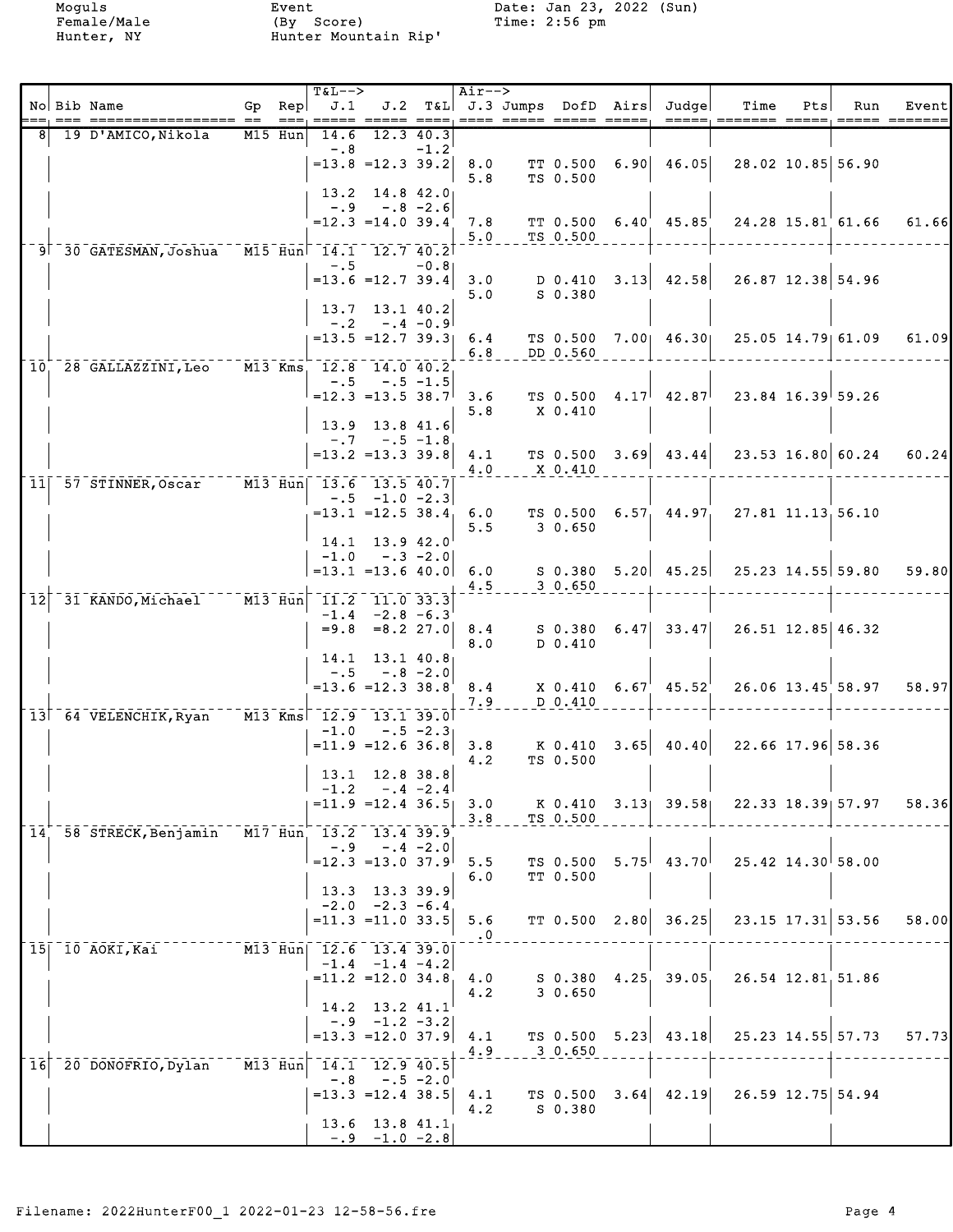|                            |                                                              |                                                   | <b>T&amp;L--&gt;</b> |                                              |              | $Air--$          |                    |      | J.2 T&L J.3 Jumps DofD Airs Judge |                                                        |                   |                      |               |
|----------------------------|--------------------------------------------------------------|---------------------------------------------------|----------------------|----------------------------------------------|--------------|------------------|--------------------|------|-----------------------------------|--------------------------------------------------------|-------------------|----------------------|---------------|
|                            | No Bib Name<br>=== ================= == === =====            | Gp Rep $\vert$ J.1                                |                      |                                              |              |                  |                    |      |                                   | Time<br>=====; ======= ===;                            | Pts               | Run                  | Event<br>==== |
|                            |                                                              |                                                   |                      | $=12.7$ $=12.8$ 38.3                         |              | 4.0<br>4.1       | TS 0.500<br>30.650 | 4.66 | 42.91                             |                                                        |                   | 25.58 14.09 57.00    | 57.00         |
|                            | 17 67 WILDAY, Benjamin                                       | M15 Hun 12.3 12.1 36.6                            |                      |                                              |              |                  |                    |      |                                   |                                                        |                   |                      |               |
|                            |                                                              |                                                   |                      | $-1.3 -1.2 -3.8$<br>$= 11.0 = 10.9 32.8$     |              | 5.7              | S 0.380            |      |                                   | $4.61$ $37.46$ $27.76$ $11.20$ $48.66$                 |                   |                      |               |
|                            |                                                              |                                                   |                      |                                              |              | 4.9              | TS 0.500           |      |                                   |                                                        |                   |                      |               |
|                            |                                                              |                                                   |                      | 13.9 12.7 39.9<br>$-1.8$ $-1.3$ $-4.7$       |              |                  |                    |      |                                   |                                                        |                   |                      |               |
|                            |                                                              |                                                   |                      | $=12.1$ = 11.4 35.3                          |              | 4.6              |                    |      | S 0.380 5.57 40.82                |                                                        |                   | 25.98 13.56 54.38    | 54.38         |
|                            |                                                              |                                                   |                      |                                              |              | 5.9              | $-30.650$          |      |                                   |                                                        |                   |                      |               |
| 18                         | 42 MYHRE, Philip M11 Hun 12.9 13.1 39.0                      |                                                   |                      | $-.7 -1.0 -2.5$                              |              |                  |                    |      |                                   |                                                        |                   |                      |               |
|                            |                                                              |                                                   |                      | $=12.2$ = 12.1 36.5                          |              | 7.5              | M 0.410            |      |                                   | $5.57$ 42.02 26.96 12.26 54.28                         |                   |                      |               |
|                            |                                                              |                                                   |                      | $11.4$ 10.8 33.3                             |              | 6.1              | Y 0.410            |      |                                   |                                                        |                   |                      |               |
|                            |                                                              |                                                   |                      | $-8.6 - 7.5 - 24.2$                          |              |                  |                    |      |                                   |                                                        |                   |                      |               |
|                            |                                                              |                                                   | $= 2.8$              | $=3.3$ 9.2                                   |              | 4.7<br>1.5       | 30.650             |      | $T$ 0.380 2.75 11.90              |                                                        |                   | 31.78 5.87 17.77     | 54.28         |
|                            | $19^{1}$ 29 GARBER, Reed M13 Hun <sup>1</sup> 12.6 11.5 36.2 |                                                   |                      |                                              |              |                  |                    |      |                                   |                                                        |                   |                      |               |
|                            |                                                              |                                                   |                      | $-7.5 -6.5 - 21.0$<br>$=5.1$ $=5.0$ 15.1     |              | 4.1              | TS 0.500           |      |                                   | $2.70$ 17.85 32.31 5.16 23.01                          |                   |                      |               |
|                            |                                                              |                                                   |                      |                                              |              | 1.0              | 3 0.650            |      |                                   |                                                        |                   |                      |               |
|                            |                                                              |                                                   |                      | 14.2 13.4 41.4<br>$-2.0$ $-1.8$ $-5.7$       |              |                  |                    |      |                                   |                                                        |                   |                      |               |
|                            |                                                              |                                                   |                      | $=12.2$ = 11.6 35.7                          |              | 4.0              |                    |      |                                   | TS 0.500 4.60 40.30 26.91 12.32 52.62                  |                   |                      | 52.62         |
| 20 <sub>1</sub>            | 38 KORALOV, Anatolii M13 Hun, 12.4 10.1 33.8                 |                                                   |                      |                                              |              | 4.0              | 3 0.650            |      |                                   |                                                        |                   |                      |               |
|                            |                                                              |                                                   | $-1.6$               | $-1.0 -3.9$                                  |              |                  |                    |      |                                   |                                                        |                   |                      |               |
|                            |                                                              |                                                   | $=10.8$              | $=9.1$ 29.8                                  |              | 3.8<br>4.0       | 30.650             |      | $T$ 0.380 4.04 33.89              |                                                        |                   | 23.07 17.41 51.30    |               |
|                            |                                                              |                                                   |                      | $13.1$ $12.0$ $37.7$                         |              |                  |                    |      |                                   |                                                        |                   |                      |               |
|                            |                                                              |                                                   | $-1.8$               | $-.8 - 3.9$<br>$=11.3$ $=11.2$ 33.8          |              | 6.1              |                    |      | Y $0.410$ 5.10 38.85              |                                                        |                   | $29.60$ $8.76$ 47.61 | 51.30         |
|                            |                                                              |                                                   |                      |                                              |              | 4.0              | 30.650             |      |                                   |                                                        |                   |                      |               |
|                            | 21 39 LESNIOWSKI, Jakob M13 Hun 11.6 12.2 35.7               |                                                   |                      | $-1.2 -1.0 -3.3$                             |              |                  |                    |      |                                   |                                                        |                   |                      |               |
|                            |                                                              |                                                   |                      | $=10.4$ = 11.2 32.4                          |              | 4.9              | M 0.410            |      | $4.05 - 36.45$                    |                                                        | 26.61 12.72 49.17 |                      |               |
|                            |                                                              |                                                   | 12.6                 | 11.5 36.2                                    |              | 4.1              | TS 0.500           |      |                                   |                                                        |                   |                      |               |
|                            |                                                              |                                                   |                      | $-1.0 -1.8 -4.2$                             |              |                  |                    |      |                                   |                                                        |                   |                      |               |
|                            |                                                              |                                                   | $=11.6$              |                                              | $= 9.7$ 31.9 | 6.2<br>$\cdot$ 0 |                    |      | TS $0.500$ $3.10$ $35.05$         |                                                        |                   | 25.08 14.75 49.80    | 49.80         |
| $\overline{2}\overline{2}$ | 47 POWER, Eoin                                               | $\overline{M15}$ $\overline{Hun}$ 12.5 12.1 36.9  |                      |                                              |              |                  |                    |      |                                   |                                                        |                   |                      |               |
|                            |                                                              |                                                   | $-1.3$               | $= 11.2$ = 11.7 34.3 6.9                     | $-.4 -2.6$   |                  |                    |      |                                   | $S$ 0.380 5.24 39.59 28.55 10.15 49.74                 |                   |                      |               |
|                            |                                                              |                                                   |                      |                                              |              | $1\quad 6.9$     | T 0.380            |      |                                   |                                                        |                   |                      |               |
|                            |                                                              |                                                   | $-1.6$               | $13.5$ $11.3$ $37.2$<br>$-.8 - 3.6$          |              |                  |                    |      |                                   |                                                        |                   |                      |               |
|                            |                                                              |                                                   |                      | $= 11.9$ = 10.5 33.6 6.2                     |              |                  |                    |      |                                   | T 0.380 $3.91$ $37.51$ $27.09$ $12.08$ $49.59$ $49.74$ |                   |                      |               |
|                            | $23$ <sup>T</sup> $23$ <sup>T</sup> $FAWTHROP$ , Liam        | $M13$ Hun <sup><math>-11.1</math></sup> 11.1 33.3 |                      |                                              |              | 2.4              | 30.650             |      |                                   |                                                        |                   |                      |               |
|                            |                                                              |                                                   |                      | $-1.9$ $-1.6$ $-5.3$                         |              |                  |                    |      |                                   |                                                        |                   |                      |               |
|                            |                                                              |                                                   |                      | $=9.2 = 9.5 28.0$                            |              | 5.8<br>6.0       | S 0.380<br>T 0.380 |      |                                   | $4.48$ 32.53 28.28 10.51 43.04                         |                   |                      |               |
|                            |                                                              |                                                   |                      | 12.2 12.2 36.6                               |              |                  |                    |      |                                   |                                                        |                   |                      |               |
|                            |                                                              |                                                   |                      | $-0.9 -2.0 -4.3$<br>$= 11.3$ = 10.2 32.3     |              | 7.8              |                    |      |                                   | S 0.380 5.26 37.51 27.24 11.89 49.40                   |                   |                      | 49.40         |
|                            |                                                              |                                                   |                      |                                              |              | 4.6              | TS 0.500           |      |                                   |                                                        |                   |                      |               |
|                            | 24, 36 KENNEDY, Patrick M13 Hun, 10.6 11.1 32.5              |                                                   |                      | $-.9 -2.0 -4.3$                              |              |                  |                    |      |                                   |                                                        |                   |                      |               |
|                            |                                                              |                                                   |                      | $=9.7$ $=9.1$ $28.2$                         |              | 3.6              | TS 0.500           |      | $4.99^{\dagger}$ 33.19            |                                                        |                   | $28.77$ $9.86$ 43.05 |               |
|                            |                                                              |                                                   |                      | $12.3$ 11.2 35.3                             |              | 7.8              | D 0.410            |      |                                   |                                                        |                   |                      |               |
|                            |                                                              |                                                   |                      | $-1.1 - .8 - 2.9$                            |              |                  |                    |      |                                   |                                                        |                   |                      |               |
|                            |                                                              |                                                   |                      | $=11.2$ = 10.4 32.4                          |              | 3.8<br>4.0       | TS 0.500           |      | D 0.410 $3.55$ 35.95              |                                                        |                   | $26.36$ 13.05 49.00  | 49.00         |
| 25 <sup>1</sup>            |                                                              |                                                   |                      |                                              |              |                  |                    |      |                                   |                                                        |                   |                      |               |
|                            |                                                              |                                                   |                      | $-0.7 -1.0 -2.5$<br>$= 11.8 = 10.0 32.7$ 4.2 |              |                  |                    |      |                                   | TS 0.500 5.17 37.87 28.70 9.95 47.82                   |                   |                      |               |
|                            |                                                              |                                                   |                      |                                              |              | 7.5              | Y 0.410            |      |                                   |                                                        |                   |                      |               |
|                            |                                                              |                                                   |                      |                                              |              |                  |                    |      |                                   |                                                        |                   |                      |               |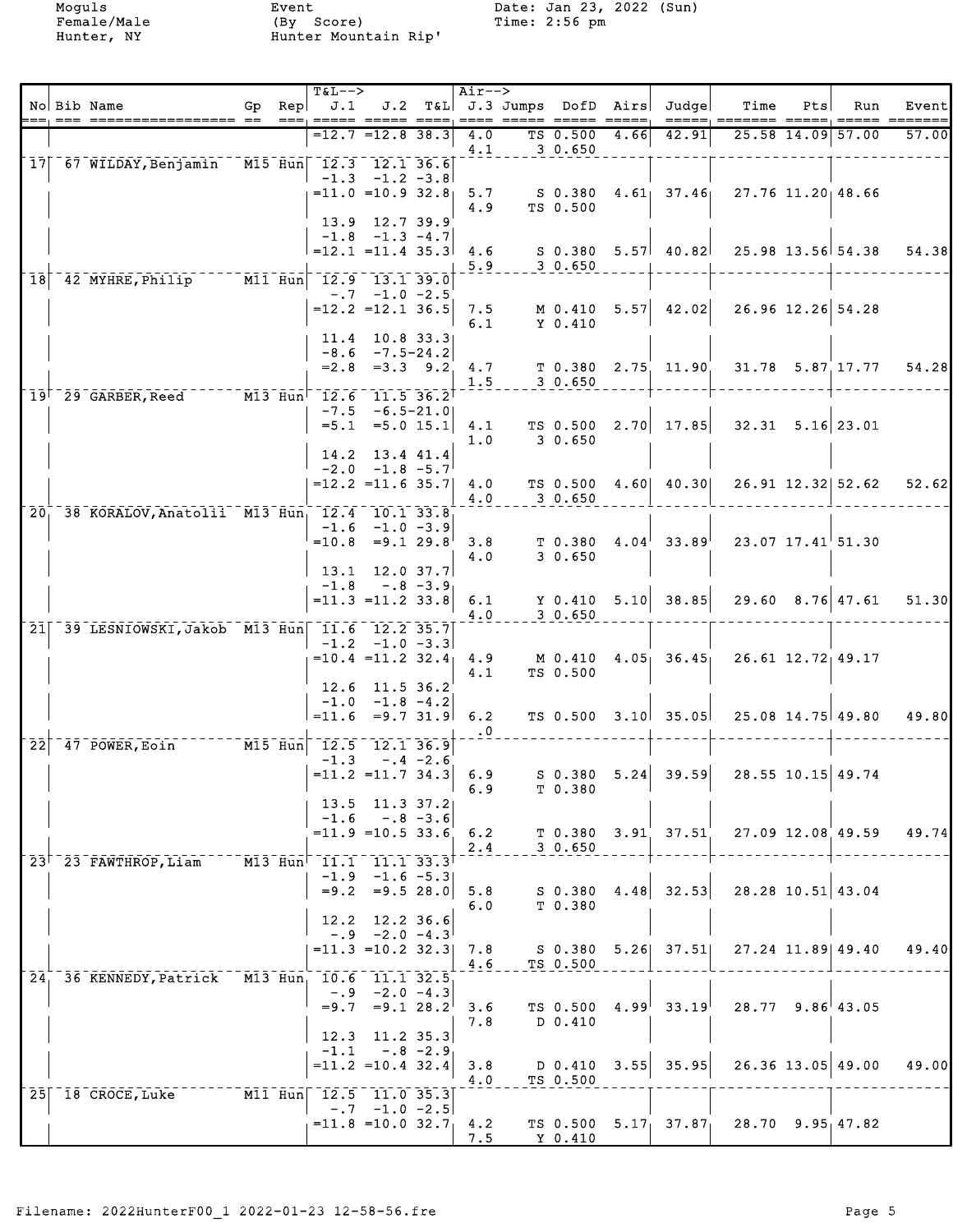Female/Male (By Score) Time: 2:56 pm Hunter, NY Hunter Mountain Rip'

Moguls Event Date: Jan 23, 2022 (Sun)<br>Female/Male (By Score) Time: 2:56 pm

|    |                                                                                                                                                         |    |                      | $T&L-->$                                                                                                                                                                                                                                                                                                                                                                       |                                         |                 | $Air--$               |                      |                                        |                                                     |     |                          |       |
|----|---------------------------------------------------------------------------------------------------------------------------------------------------------|----|----------------------|--------------------------------------------------------------------------------------------------------------------------------------------------------------------------------------------------------------------------------------------------------------------------------------------------------------------------------------------------------------------------------|-----------------------------------------|-----------------|-----------------------|----------------------|----------------------------------------|-----------------------------------------------------|-----|--------------------------|-------|
|    | No Bib Name                                                                                                                                             | Gp | Rep                  | J.1<br>===, ===== ===== ====, ==== ===== ===== =====,                                                                                                                                                                                                                                                                                                                          |                                         |                 |                       |                      | J.2 T&L J.3 Jumps DofD Airs Judge      | Time<br>=====, ======= =====, ===== ======          | Pts | Run                      | Event |
|    |                                                                                                                                                         |    |                      | 12.3                                                                                                                                                                                                                                                                                                                                                                           |                                         | 11.8 36.2       |                       |                      |                                        |                                                     |     |                          |       |
|    |                                                                                                                                                         |    |                      | $-2.0$                                                                                                                                                                                                                                                                                                                                                                         |                                         | $-.8 - 4.2$     |                       |                      |                                        |                                                     |     |                          |       |
|    |                                                                                                                                                         |    |                      |                                                                                                                                                                                                                                                                                                                                                                                | $=10.3 = 11.0 32.0$                     |                 | 2.8<br>2.6            | TS 0.500<br>TT 0.500 | $2.70$ 34.65                           |                                                     |     | $28.19$ 10.63 45.28      | 47.82 |
|    | 26 17 COVELL, Evan Covel M13 Kms 11.6                                                                                                                   |    |                      |                                                                                                                                                                                                                                                                                                                                                                                | 10.032.4                                |                 |                       |                      |                                        |                                                     |     |                          |       |
|    |                                                                                                                                                         |    |                      | $-3.3$                                                                                                                                                                                                                                                                                                                                                                         | $-2.3 - 8.4$                            |                 |                       |                      |                                        |                                                     |     |                          |       |
|    |                                                                                                                                                         |    |                      |                                                                                                                                                                                                                                                                                                                                                                                | $=8.3$ $=7.7$ 24.0                      |                 | 4.0<br>3.8            | TS 0.500             | $T$ 0.380 3.42 27.42                   |                                                     |     | $30.18$ $7.99$ 35.41     |       |
|    |                                                                                                                                                         |    |                      | 12.8                                                                                                                                                                                                                                                                                                                                                                           | 12.8 38.4                               |                 |                       |                      |                                        |                                                     |     |                          |       |
|    |                                                                                                                                                         |    |                      |                                                                                                                                                                                                                                                                                                                                                                                | $-2.0 -2.0 -6.0$                        |                 |                       |                      |                                        |                                                     |     |                          |       |
|    |                                                                                                                                                         |    |                      |                                                                                                                                                                                                                                                                                                                                                                                | $=10.8$ =10.8 32.4                      |                 | 3.8<br>4.9            | T 0.380              | TS $0.500$ 3.76 36.16                  |                                                     |     | $27.88$ 11.04 47.20      | 47.20 |
| 27 | 34 KEEFE, Brian                                                                                                                                         |    |                      | M11 Kms 10.8 10.7 32.3                                                                                                                                                                                                                                                                                                                                                         |                                         |                 |                       |                      |                                        |                                                     |     |                          |       |
|    |                                                                                                                                                         |    |                      |                                                                                                                                                                                                                                                                                                                                                                                | $-1.6$ $-1.4$ $-4.5$                    |                 |                       |                      |                                        |                                                     |     |                          |       |
|    |                                                                                                                                                         |    |                      |                                                                                                                                                                                                                                                                                                                                                                                | $= 9.2 = 9.327.8$                       |                 | 4.6<br>4.2            | T 0.380<br>D 0.410   | $3.46$ $31.21$                         |                                                     |     | $32.57$ $4.82$ 36.03     |       |
|    |                                                                                                                                                         |    |                      |                                                                                                                                                                                                                                                                                                                                                                                | 12.8 12.2 37.5                          |                 |                       |                      |                                        |                                                     |     |                          |       |
|    |                                                                                                                                                         |    |                      |                                                                                                                                                                                                                                                                                                                                                                                | $-1.5 -1.0 -3.8$                        |                 |                       |                      |                                        |                                                     |     |                          |       |
|    |                                                                                                                                                         |    |                      |                                                                                                                                                                                                                                                                                                                                                                                | $=11.3$ $=11.2$ 33.8                    |                 | 4.0<br>4.0            | TS 0.500<br>D 0.410  | $3.64$ <sup> </sup> 37.39 <sup> </sup> |                                                     |     | $29.87$ $8.40$ $45.79$   | 45.79 |
|    | 28 55 STACHURA, Mateo                                                                                                                                   |    |                      | $\overline{M11}$ Hun $\overline{12.3}$ $\overline{11.1}$ 35.1                                                                                                                                                                                                                                                                                                                  |                                         |                 |                       |                      |                                        |                                                     |     |                          |       |
|    |                                                                                                                                                         |    |                      | $- 0.7$                                                                                                                                                                                                                                                                                                                                                                        | $= 11.6 = 10.6$ 33.3                    | $-.5 - 1.8$     | 4.0                   | T0.380               | $3.16$ $36.46$                         |                                                     |     | $29.22$ $9.26$ 45.72     |       |
|    |                                                                                                                                                         |    |                      |                                                                                                                                                                                                                                                                                                                                                                                |                                         |                 | 4.0                   | D 0.410              |                                        |                                                     |     |                          |       |
|    |                                                                                                                                                         |    |                      |                                                                                                                                                                                                                                                                                                                                                                                | $11.5$ 11.2 34.0                        |                 |                       |                      |                                        |                                                     |     |                          |       |
|    |                                                                                                                                                         |    |                      | $-1.3$                                                                                                                                                                                                                                                                                                                                                                         | $-.4 -2.6$<br>$=10.2$ =10.8 31.5        |                 | 4.1                   |                      | $G$ 0.530 3.61 35.11                   |                                                     |     | $32.09$ $5.46$ , $40.57$ | 45.72 |
|    |                                                                                                                                                         |    |                      |                                                                                                                                                                                                                                                                                                                                                                                |                                         |                 | 3.8                   | T 0.380              |                                        |                                                     |     |                          |       |
|    | $297$ 66 WHALEN, Shane                                                                                                                                  |    |                      | M11 Hun 11.6 11.0 33.9                                                                                                                                                                                                                                                                                                                                                         |                                         |                 |                       |                      |                                        |                                                     |     |                          |       |
|    |                                                                                                                                                         |    |                      |                                                                                                                                                                                                                                                                                                                                                                                | $-1.5 -2.0 -5.3$<br>$=10.1$ $=9.0$ 28.7 |                 | 4.4                   | S 0.380              | $3.47$ $32.12$                         |                                                     |     | $26.52$ 12.84 44.96      |       |
|    |                                                                                                                                                         |    |                      |                                                                                                                                                                                                                                                                                                                                                                                |                                         |                 | 4.4                   | K 0.410              |                                        |                                                     |     |                          |       |
|    |                                                                                                                                                         |    |                      |                                                                                                                                                                                                                                                                                                                                                                                | 10.2 10.2 30.6<br>$-4.9 -5.0 - 14.9$    |                 |                       |                      |                                        |                                                     |     |                          |       |
|    |                                                                                                                                                         |    |                      |                                                                                                                                                                                                                                                                                                                                                                                | $=5.3$ $=5.2$ 15.7                      |                 | 3.0                   |                      | $S$ 0.380 1.96 17.71                   |                                                     |     | $31.27$ 6.54 24.25       | 44.96 |
|    |                                                                                                                                                         |    |                      |                                                                                                                                                                                                                                                                                                                                                                                |                                         |                 | 2.0                   | K 0.410              |                                        |                                                     |     |                          |       |
|    | 30 27 GAITO, Asher M11 Hun 12.0 10.2 33.3                                                                                                               |    |                      | $-1.3$                                                                                                                                                                                                                                                                                                                                                                         |                                         | $-.5 - 2.7$     |                       |                      |                                        |                                                     |     |                          |       |
|    |                                                                                                                                                         |    |                      |                                                                                                                                                                                                                                                                                                                                                                                | $=10.7$ $=9.7$ 30.6                     |                 | 2, 2                  | D 0.410              | $3.56'$ $34.16'$                       |                                                     |     | $31.21 \quad 6.62$ 40.78 |       |
|    |                                                                                                                                                         |    |                      |                                                                                                                                                                                                                                                                                                                                                                                |                                         |                 | 7.0                   | S 0.380              |                                        |                                                     |     |                          |       |
|    |                                                                                                                                                         |    |                      | 10.9<br>$-1.1$                                                                                                                                                                                                                                                                                                                                                                 | $11.7$ 33.9<br>$-.5 -2.4$               |                 |                       |                      |                                        |                                                     |     |                          |       |
|    |                                                                                                                                                         |    |                      |                                                                                                                                                                                                                                                                                                                                                                                | $= 9.8$ $= 11.2$ 31.5                   |                 | 6.2                   |                      | $S$ 0.380 4.40 35.90                   |                                                     |     | $31.68$ 6.00 41.90       | 41.90 |
|    | $\lceil 31 \rceil$ $\bar{15}$ $\bar{c}$ $\bar{H}$ $\bar{A}$ $\bar{D}$ $\bar{I}$ $\bar{E}$ , $\bar{T}$ $\bar{h}$ $\bar{o}$ $\bar{m}$ $\bar{a}$ $\bar{s}$ |    |                      | $\overline{M11}$ $\overline{H}$ un $\overline{m}$ $\overline{m}$ $\overline{g}$ , $\overline{g}$ $\overline{g}$ $\overline{g}$ $\overline{g}$ $\overline{g}$ $\overline{g}$ $\overline{g}$ $\overline{g}$ $\overline{g}$ $\overline{g}$ $\overline{g}$ $\overline{g}$ $\overline{g}$ $\overline{g}$ $\overline{g}$ $\overline{g}$ $\overline{g}$ $\overline{g}$ $\overline{g}$ |                                         | 9.027.8         | 5.0                   | $D_0.410$            |                                        |                                                     |     |                          |       |
|    |                                                                                                                                                         |    |                      |                                                                                                                                                                                                                                                                                                                                                                                | $-5.2 -4.8 - 15.0$                      |                 |                       |                      |                                        |                                                     |     |                          |       |
|    |                                                                                                                                                         |    |                      | $= 4.3$                                                                                                                                                                                                                                                                                                                                                                        |                                         | $=4.2$ 12.8     | 2.1                   | K 0.410              | $1.61$ $14.36$                         |                                                     |     | 29.57 8.80 23.16         |       |
|    |                                                                                                                                                         |    |                      | 11.3                                                                                                                                                                                                                                                                                                                                                                           |                                         | 11.0 33.5       | $2 \, . \, 1$         | N 0.360              |                                        |                                                     |     |                          |       |
|    |                                                                                                                                                         |    |                      | $-2.9$                                                                                                                                                                                                                                                                                                                                                                         |                                         | $-.4 - 4.9$     |                       |                      |                                        |                                                     |     |                          |       |
|    |                                                                                                                                                         |    |                      |                                                                                                                                                                                                                                                                                                                                                                                | $= 8.4$ = 10.6 28.5                     |                 | 1.0                   | T <sub>0.380</sub>   | $1.02^{+}$ 29.52                       |                                                     |     | $30.68$ $7.33$ 36.85     | 36.85 |
| 32 | 48 RAJMOHAN, Syon                                                                                                                                       |    | $\overline{MO9}$ Hun | $\frac{-1}{0.1}$                                                                                                                                                                                                                                                                                                                                                               |                                         | $0.1 \quad 0.3$ | 1.8<br>$\ddot{ }$ . 4 | N 0.360              |                                        | $\overline{N}$ 0.360 0.14 $\overline{0.14}$ 1.36.00 |     | 0.44                     |       |
|    |                                                                                                                                                         |    |                      |                                                                                                                                                                                                                                                                                                                                                                                |                                         |                 | . 0                   |                      |                                        |                                                     |     |                          |       |
|    |                                                                                                                                                         |    |                      | 10.2<br>$-3.3$                                                                                                                                                                                                                                                                                                                                                                 | $-1.6 -7.4$                             | 8.0 27.3        |                       |                      |                                        |                                                     |     |                          |       |
|    |                                                                                                                                                         |    |                      |                                                                                                                                                                                                                                                                                                                                                                                | $=6.9$ $=6.4$ 20.0 1.8                  |                 |                       |                      | $T$ 0.380 1.32 21.27                   |                                                     |     | $31.93$ $5.67$ 26.94     | 26.94 |
|    |                                                                                                                                                         |    |                      |                                                                                                                                                                                                                                                                                                                                                                                |                                         |                 | 1.8                   | N 0.360              |                                        |                                                     |     |                          |       |
|    |                                                                                                                                                         |    |                      |                                                                                                                                                                                                                                                                                                                                                                                |                                         |                 |                       |                      |                                        |                                                     |     |                          |       |

 $Male = 24.14$ , Female = 26.49

Winfree 2022.00, B Rules, Rand=513 @ 7:25a(22-1-22), M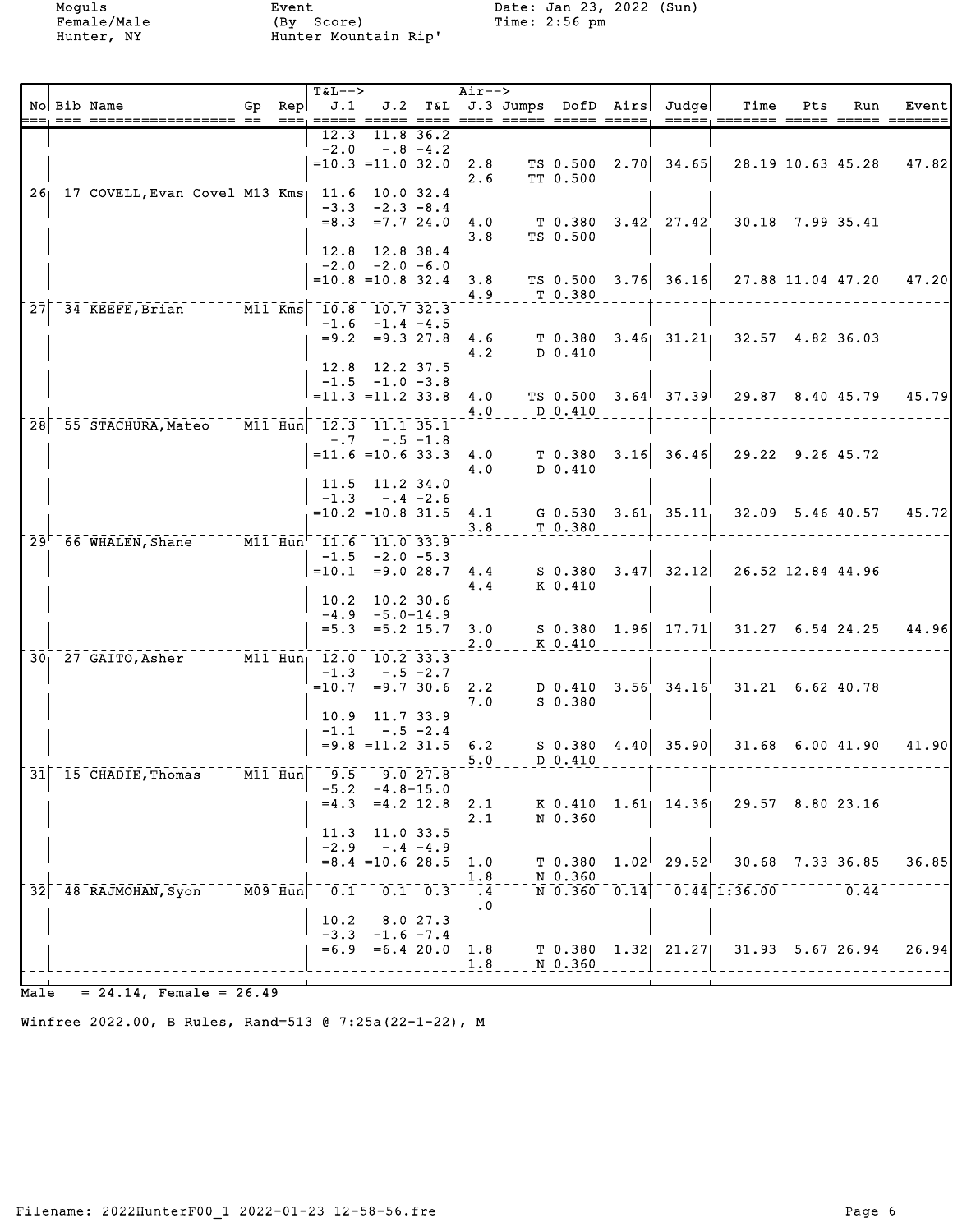------------------------------------------------------------------------------

Female/Male (By Group Score) Time: 2:57 pm Hunter, NY Hunter Mountain Rip'

Moguls Finals Date: Jan 23, 2022 (Sun)

|                                                                                          | No Bib# Name |                                                                                        | Gp<br>$=$ | Representing<br>=============                                                             | Score<br>===========       |
|------------------------------------------------------------------------------------------|--------------|----------------------------------------------------------------------------------------|-----------|-------------------------------------------------------------------------------------------|----------------------------|
| 1 <sub>1</sub>                                                                           |              | 68 WRZESINSKI, Faye F09 Hun Hunter M <sub>1</sub> 51.68                                |           |                                                                                           |                            |
| $\mathbf{1}^{\mathbf{+}}$<br>$\overline{2}$                                              |              | 59 STREICH, Mason<br>32 GATESMAN, Samantha                                             |           | $F11$ Hun Hunter M <sup>+</sup> 66.37<br>F11 Hun Hunter M 51.11<br>F11 Hun Hunter M 46.35 |                            |
| $\bar{3}^{\dagger}$<br>$\left[4\right]$                                                  |              | 33 HALSEY, Mika<br>74 WU, Amelia                                                       |           | F11 Hun Hunter M 42.53                                                                    |                            |
| $\bar{\mathbf{1}}_1$                                                                     |              | 35 KEEFE, Ruby<br>45 PIERCE, Jessica                                                   |           | $F13$ Kms Killingt<br>F13 Kms Killingt                                                    | 70.04<br>69.86             |
| $\begin{bmatrix} 2 \\ 3 \\ 4 \end{bmatrix}$<br>$\bar{5}^{\dagger}$                       |              | 13 BYRNES, Lilly<br>53 SELAN, Evelyn                                                   |           | F13 Kms Killingt<br>F13 Kms Killingt                                                      | $-58.48$<br>$-57.59$       |
| $\frac{6}{7}$                                                                            |              | 22 FAUDE KOIVISTO, Zoe F13 Hun Hunter M <sup>1</sup> 52.56                             |           |                                                                                           |                            |
| $\overline{8}$                                                                           |              | 69 WRZESINSKI, Sage<br>46 PIERCE, Maggie Rose F15 Kms Killingt                         |           | $F13$ Hun Hunter M                                                                        | 37.43<br>75.09             |
| $\frac{1}{2}$<br>$\frac{3}{4}$                                                           |              | 12 BYRNES, Allison<br>62 TANINI, Eloise                                                |           | $F15$ Kms $K1111$ ngt<br>F15 Hun Hunter M <sup>+</sup>                                    | 74.15<br>60.46             |
| $\mathbf{1}$                                                                             |              | 49 REISZEL, Oliveah<br>48 RAJMOHAN, Syon                                               |           | F15 Wil Willard<br>$\overline{M09}$ Hun Hunter $\overline{M}$ 26.94                       | 56.71                      |
| $\bar{1}$                                                                                |              | 42 MYHRE, Philip                                                                       |           | M11 Hun Hunter M 54.28                                                                    |                            |
| $\begin{bmatrix} 2 \\ 3 \\ 4 \end{bmatrix}$                                              |              | $18$ $C\bar{R}O\bar{C}E$ , Luke<br>34 KEEFE, Brian<br>55 STACHURA, Mateo               |           | M11 Hun Hunter M 47.82<br>M11 Kms Killingt 45.79<br>M11 Hun Hunter M 45.72                |                            |
| $\bar{5}^{\dagger}$<br>$\overline{6}$<br>71                                              |              | 66 WHALEN, Shane<br>27 GAITO, Asher<br>15 CHADIE, Thomas                               |           | M11 Hun Hunter M <sup>+</sup> 44.96<br>M11 Hun Hunter M 41.90<br>M11 Hun Hunter M 36.85   |                            |
| $\overline{1}$                                                                           |              | 65 WATTS, Alex                                                                         |           | M13 Nysf New Yor                                                                          | 66.23                      |
| $\begin{bmatrix} 2 \\ -3 \end{bmatrix}$                                                  |              | 16 COLETTA, Robert<br>40 MERCIER, Edward<br>28 GALLAZZINI, Leo                         |           | M13 Kms Killingt<br>M13 Str Stratton<br>$M13$ Kms Killingt                                | 65.87<br>63.45<br>$-60.24$ |
| $\frac{4}{5}$<br>$\frac{5}{6}$                                                           |              | 57 STINNER, Oscar<br>31 KANDO, Michael                                                 |           | M13 Hun Hunter M<br>$\overline{M13}$ Hun Hunter $\overline{M}$ <sup>+ -</sup> 58.97       | $-59.80$                   |
| $\frac{7}{8}$<br>۹۱                                                                      |              | 64 VELENCHIK, Ryan<br>10 AOKI, Kai<br>20 DONOFRIO, Dylan                               |           | M13 Kms Killingt<br>M13 Hun Hunter M<br>$M13$ Hun Hunter $M$                              | $-58.36$<br>57.73<br>57.00 |
| $\overline{10}$<br>$\overline{11}$                                                       |              | 29 GARBER, Reed<br>38 KORALOV, Anatolii                                                |           | M13 Hun Hunter M<br>M13 Hun Hunter M                                                      | 52.62<br>51.30             |
| $\overline{1}\overline{2}$<br>$\bar{1}3^{\dagger}$<br>$\overline{1}\overline{4}$         |              | 39 LESNIOWSKI, Jakob<br>23 FAWTHROP, Liam<br>36 KENNEDY, Patrick                       |           | M13 Hun Hunter M<br>M13 Hun Hunter M<br>M13 Hun Hunter M                                  | 49.80<br>49.40<br>49.00    |
| $15$ <sup><math>\overline{ }</math></sup>                                                |              | 17 COVELL, Evan Covell                                                                 |           | M13 Kms Killingt                                                                          | 47.20                      |
| $\left[ \begin{matrix} 1 \end{matrix} \right]$<br>$\begin{bmatrix} 2 \\ 3 \end{bmatrix}$ |              | 54 SIWINSKI, Franciszek M15 Hun Hunter M<br>24 FITZGERALD, Paul<br>63 TUMIDAJ, Matthew |           | $M15$ Hun Hunter M<br>M15 Hun Hunter M                                                    | 68.15<br>67.03<br>62.44    |
| 4<br>$\frac{5}{6}$                                                                       |              | 19 D'AMICO, Nikola<br>30 GATESMAN, Joshua                                              |           | M15 Hun Hunter M<br>M15 Hun Hunter M                                                      | 61.66<br>61.09             |
| 7]                                                                                       |              | 67 WILDAY, Benjamin<br>47 POWER, Eoin                                                  |           | M15 Hun Hunter M<br>M15 Hun Hunter M                                                      | 54.38<br>49.74             |